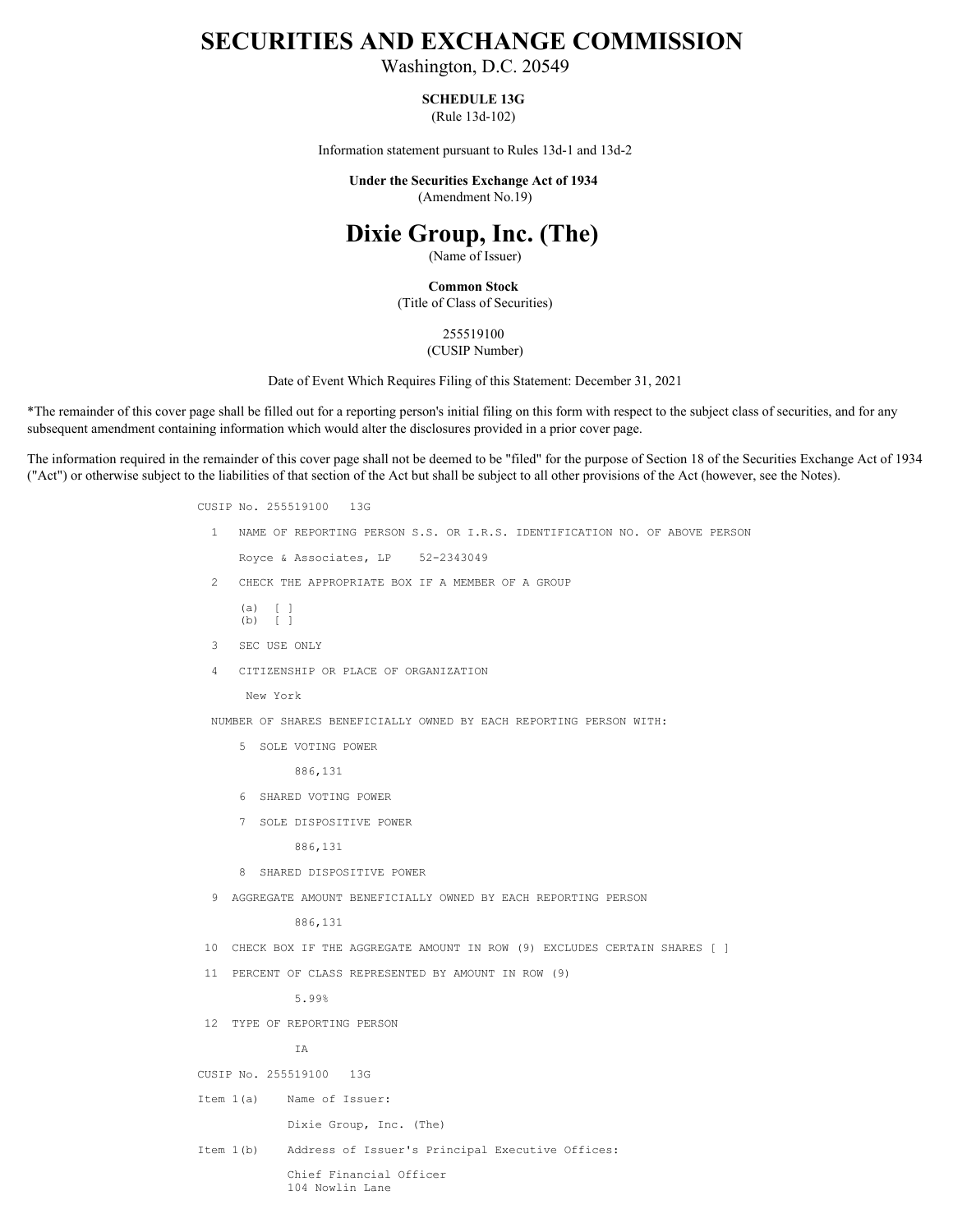Chattanooga, TN 37421

| Item 2(a) Name of Persons Filing: |
|-----------------------------------|
|-----------------------------------|

Royce & Associates, LP

- Item 2(b) Address of Principal Business Office, or, if None, Residence: 745 Fifth Avenue, New York, NY 10151
- Item 2(c) Citizenship: New York Corporation
- Item 2(d) Title of Class of Securities:

Common Stock

Item 2(e) CUSIP Number:

255519100

- Item 3 If this statement is filed pursuant to rules 13d-1(b), or 13d- 2(b), check whether the person filing is a:
	- (a) [ ] Broker or Dealer registered under Section 15 of the Act
	- (b) [ ] Bank as defined in Section 3(a)(6) of the Act
	- (c) [ ] Insurance Company as defined in Section 3(a)(19) of the Act
	- (d) [ ] Investment Company registered under Section 8 of the Investment Company Act
	- (e) [X] Investment Adviser registered under Section 203 of the Investment Advisers Act of 1940
	- (f) [ ] Employee Benefit Plan, Pension Fund which is subject to the provisions of the Employee Retirement Income Security Act of 1974 or Endowment Fund
	- (g) [ ] Parent Holding Company, in accordance with Rule 13d-1 (b)(ii)(G)
	- (h) [ ] Group

CUSIP No. 255519100 13G

Item 4 Ownership

 The securities reported herein are beneficially owned by one or more registered investment companies or other managed accounts that are investment management clients of Royce & Associates, LP ("RALP"), an indirect majority owned subsidiary of Franklin Resources, Inc.("FRI"). When an investment management contract (including a sub advisory agreement) delegates to RALP investment discretion or voting power over the securities held in the investment advisory accounts that are subject to that agreement, FRI treats RALP as having sole investment discretion or voting authority, as the case may be, unless the agreement specifies otherwise. Accordingly, RALP reports on Schedule 13G that it has sole investment discretion and voting authority over the securities covered by any such investment management agreement, unless otherwise noted in this Item 4. As a result, for purposes of Rule 13d 3 under the Act, RALP may be deemed to be the beneficial owner of the securities reported in this Schedule 13G.

 Beneficial ownership by investment management subsidiaries and other affiliates of FRI is being reported in conformity with the guidelines articulated by the SEC staff in Release No. 34 39538 (January 12, 1998) relating to organizations, such as FRI, where related entities exercise voting and investment powers over the securities being reported independently from each other. The voting and investment powers held by RALP are exercised independently from FRI (RALP's parent holding company) and from all other investment management subsidiaries of FRI (FRI, its affiliates and investment management subsidiaries other than RALP are, collectively, "FRI affiliates"). Furthermore, internal policies and procedures of RALP and FRI affiliates establish informational barriers that prevent the flow between RALP and the FRI affiliates of information that relates to the voting and investment powers over the securities owned by their respective investment management clients. Consequently, RALP and the FRI affiliates report the securities over which they hold investment and voting power separately from each other for purposes of Section 13 of the Act.

 Charles B. Johnson and Rupert H. Johnson, Jr. (the "Principal Shareholders") each own in excess of 10% of the outstanding common stock of FRI and are the principal stockholders of FRI. However, because RALP exercises voting and investment powers on behalf of its investment management clients independently of FRI affiliates, beneficial ownership of the securities reported by RALP is not attributed to the Principal Shareholders. RALP disclaims any pecuniary interest in any of the securities reported in this Schedule 13G. In addition, the filing of this Schedule 13G on behalf of RALP should not be construed as an admission that it is, and it disclaims that it is,